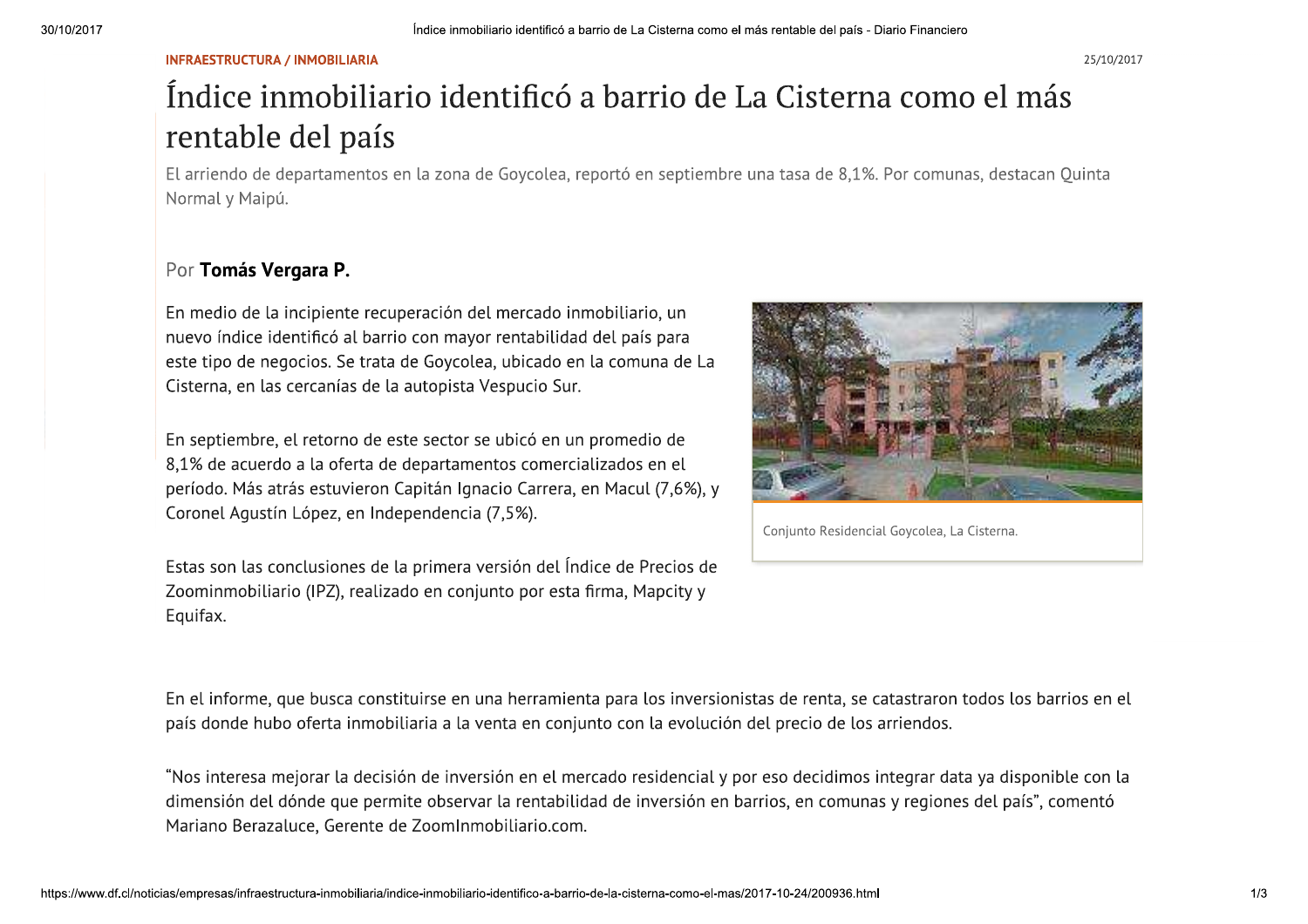30/10/2017<br>La p<br>acce<br>A el Solondright and the external of the inmobiliario identific<br>acceso que sus habitantes tienen a los principales s<br>A ello se suma el riesgo financiero del sector, que s Indice inmobiliario identificó a barrio de La Ciste<br>
este indicador, añadió, es que además cuenta (<br>
tantes tienen a los principales servicios, comero<br>
esgo financiero del sector, que se obtiene con la<br>
tor de merosidados ce inmobiliario identificó a barrio de La Cisterna como el más rentable<br>añadió, es que además cuenta con una puntuación<br>los principales servicios, comercios y a la conectivi<br>del sector, que se obtiene con la información qu barrio de La Cisterna como el más rentable del país - Diario Financiero<br>más cuenta con una puntuación por barrio, que se elabora a par<br>icios, comercios y a la conectividad del lugar.<br>btiene con la información que proporcio <sup>del país - Diario Financiero<br>por barrio, que se elabora a partir<br>dad del lugar.<br>roporciona Equifax y con la cual se</sup>

3arcasti<br>La particulatidat de sest relicacions de la mention conventionnemente in composition transmitter.<br>La particulation de ses relicacions de la mention de la mention de la mention de la mention de la mention de la<br>so

Los datos<br>
ingresados<br>
https://www.df.cl/noticias/empresas/in Los datos de ingresados<br>ingresados<br>https://www.df.cl/noticias/empresas/infr Los datos de la<br>ingresados esta<br>https://www.df.cl/noticias/empresas/infraest Los datos de la úl<br>ingresados está b.<br>https://www.df.cl/noticias/empresas/infraestruct Los datos de la última en<br>:<br>ingresados está bajo las<br>:<br>ps://www.df.cl/noticias/empresas/infraestructura-inmobi Los datos de la última entrega de ingresados está bajo las 3 mil UF<br>#f.cl/noticias/empresas/infraestructura-inmobiliaria/indic -<br>Los datos de la última entrega del Informe O<br>ngresados está bajo las 3 mil UF y el 48% de<br>s/empresas/infraestructura-inmobiliaria/indice-inmobiliario-ide la última entrega del Informe Oferi<br>stá bajo las 3 mil UF y el 48% de el<br>estructura-inmobiliaria/indice-inmobiliario-identific última entrega del Informe Oferta Inmobiliaria c<br>bajo las 3 mil UF y el 48% de ellos tiene menos<br>ctura-inmobiliaria/indice-inmobiliario-identifico-a-barrio-de-la-cister lel Informe Oferta Inmobiliaria de GfK Adima<br>F y el 48% de ellos tiene menos de 50 m2.<br>ce-inmobiliario-identifico-a-barrio-de-la-cisterna-como-el-mas/ pferta Inmobiliaria de GfK Adimark mue<br>e ellos tiene menos de 50 m2.<br>entifico-a-barrio-de-la-cisterna-como-el-mas/2017-10nmobiliaria de GfK Adimark muestran que<br>tiene menos de 50 m2.<br>barrio-de-la-cisterna-como-el-mas/2017-10-24/200936.ht ria de GfK Adimark muestran que el 66%<br>:nos de 50 m2.<br>.cisterna-como-el-mas/2017-10-24/200936.html < Adimark muestran que el 66% de los proyectos<br>0 m2.<br>no-el-mas/2017-10-24/200936.html